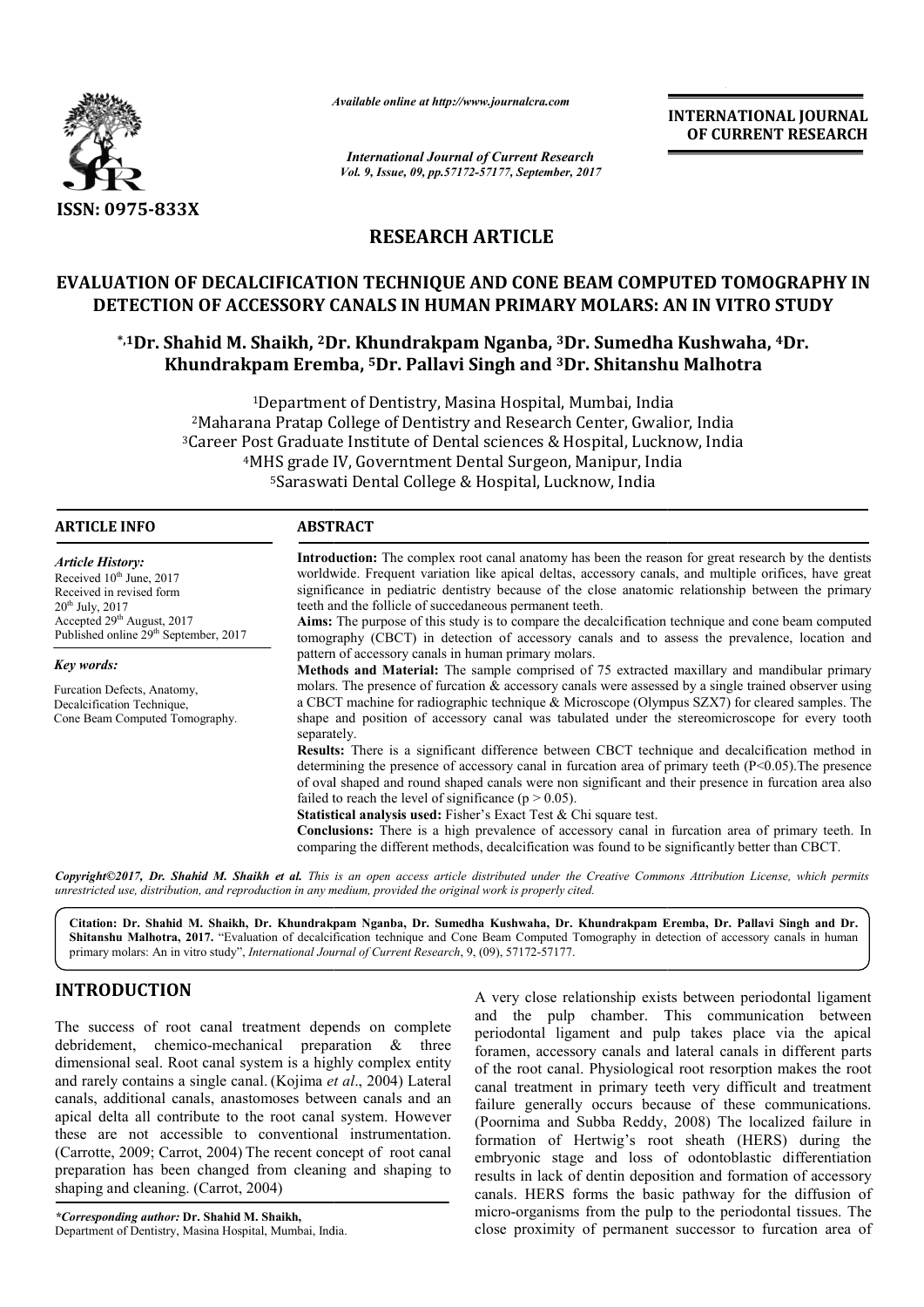deciduous molars makes it a special point of concern. (Kumar, 2009) Hess *et al* in 1925 (Hess) demonstrated the accessory canals in furcation area by injecting India ink. Since then various techniques like radiographic analysis, microscopic studies, grinding of teeth, sectioning, iontophoresis, injections, metal filling of pulp cavities and corrosion, plastic embedding etc have been employed for assessing accessory canals in primary teeth. (Poornima and Subba Reddy, 2008) However, all these techniques had some serious limitations as most of the relationship of the external structure to the pulp was lost during preparation of samples. In the early 1970s, Brynolf studied the benefit of using radiographs from multiple angles to increase their diagnostic value. She found that using 3 images at different angles significantly improved the diagnosis. However, in late 1970s many authors supported the idea that reading dental radiographs was too subjective. A non destructive method to evaluate changes of root canal geometry is Cone Beam Computed Tomography (CBCT). This system has been designed for imaging of hard tissues of the maxillofacial region. CBCT is capable of providing sub-millimeter resolution in images of high diagnostic quality, with short scanning times (10-70 seconds) and radiation dosages reportedly up to 15 times lower than those of conventional scans. (Todd, 2014) The aim of this research was to compare the decalcification technique and cone beam computed tomography (CBCT) in detection of accessory canals and to assess the prevalence, location and pattern of accessory canals in human primary molars This study is one of the first in its kind to evaluate the presence and location of accessory canals on the pulpal floor of primary molars and to compare the techniques of CBCT and decalcification in North Indian population.

### **MATERIALS AND METHODS**

Freshly extracted 76 primary molars with at least two third of their roots were collected, washed under running water and all the soft tissue was scraped from their crown and root surface. They were then stored in 10% formalin in different containers. The teeth included for the study were infected primary teeth with considerable bone loss, over retained primary teeth, primary molars with one root resorbed considerably more than the other due to the altered path of eruption of its successor and infected primary teeth with chronic recurrent infection. The exclusion criteria were teeth with more than two thirds of the root resorbed, fractured teeth, endodontically treated teeth & roots with advanced external and internal resorption. The coronal access cavity was prepared with a large round bur (Diaburs, Prime Dental Products, Mumbai, India). Roof of the pulp chamber was removed to gain access to the root canals. All the overlying dentin was removed with a tapered bur to achieve a straight line access into the root canals. All the contents of the root canals were removed using a barbed broach. Complete debridement of the root canals was done using 8 no K file under copious irrigation with 5.25% sodium hypochlorite. Two different methods were used to study the accessory canals, i.e., CBCT & Decalcification.

### **Cone Beam Computed Tomography (CBCT)**

The specimens were first categorized according to the arch that they belong to i.e., maxillary or mandibular and according to the tooth number i.e. first or second molar. A custom made wax sheet was constructed using modeling wax (Hindustan Dental products, Hyderabad, India) with the dimension of 13 x 14 x 5 cm, which exactly matches the FOV (field of view) of CBCT machine. The palatal roots of the maxillary teeth and distal

roots of the mandibular teeth were marked with a permanent marker. The roots of each tooth were then placed on the scanning platform using the least amount of pressure and it was made sure that only 2 mm of the root apex gets embedded into the wax sheet. This was done to eliminate the superimposition of wax onto the roots during CBCT scanning. The advantage of this technique is that we can correlate the actual position of the specimen on scans conveniently. Moreover the position of each canal and tooth can be precisely monitored with this technique. Measurements were performed with CS 3D Imaging Software 3.1. (Carestream Dental, Atlanta, GA, USA), in the oblique cut, as it is the most appropriate for canal visualization. Sections were performed at 200 μm, with a screen resolution of 1366×768 pixels. After complete CBCT scan analysis all the accessory canals were identified and analyzed for their course, shape and position in all 4 planes. All the data was tabulated and the images were classified according to axial view (fig-1a, 1b) Indian ink (Lobo Chemi Pvt.Lts.Mumbai) was then injected into the canals with the help of a syringe and 26-gauge needle.

#### **Decalcification (Gupta and Grewal, 2005; Ayasimha Raj and Mylswamy, 2010; Parekh** *et al***., 2011)**

The teeth were placed separately in jars with a lid containing 10% nitric acid. A thread was tied around each tooth to hang it in the solution. This helped in decreasing the chances of error created in decalcification by the contact of any tooth surface with the bottom of the glass jar. The teeth were observed timely and the acid was renewed every 24 hours to maintain its efficiency in decalcifying the teeth.

#### **Dehydration (Gupta and Grewal, 2005; Ayasimha Raj and Mylswamy, 2010; Parekh** *et al***., 2011)**

Once the teeth became completely decalcified, they were washed under running water for eight hours, till the acid was completely washed away from the tooth surface. Teeth were then placed in ascending concentration of alcohol i.e. 70% for 16 hrs & in 80 %, 90% & absolute alcohol for 8 hrs each to achieve complete dehydration.

#### **Method of clearing of teeth (Gupta and Grewal, 2005; Ayasimha Raj and Mylswamy, 2010; Parekh** *et al***., 2011)**

After decalcification and dehydration the samples were kept in Methyl- salicylic acid, till they become transparent and clear in appearance (nearly 2-3 hrs).(Fig-1c) The decalcified sample along with dye were analysed with stereomicroscope for anatomy, position & shape of accessory canals from the furcation area as well as from the pulpal floor .The reading of microscope were kept on two standardized point i.e. at 1.65 X and 5X so as to report the presence of accessory canal at a standardized magnification and at maximum magnification respectively .The specimens were then kept in a reverse position (furcation area toward the eyepiece {Fig-2a}). All the images were divided into oval shaped canal (Fig-2b), round shape canal (Fig-2c), the location of accessory canals were further observed i.e. exactly at the center or at the periphery.

### **RESULTS**

Out of the 76 primary teeth studied, the presence of accessory canals could be appreciated up to 50% using CBCT and 69.73% with decalcification technique. Accessory canals were best visualized by decalcification method as compared to CBCT (Fig-3)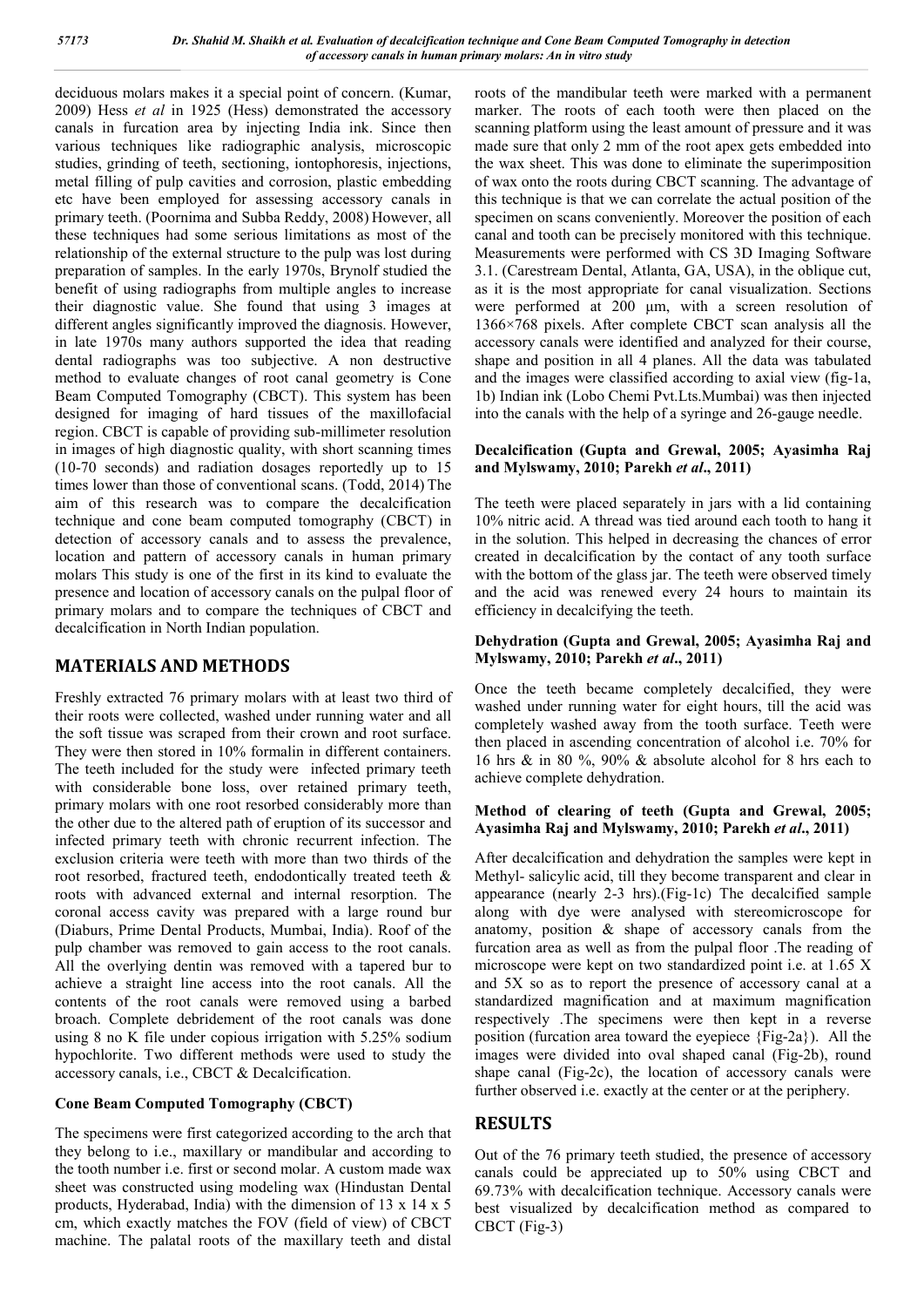

**Figure 1a. Presence of accessory canal in sagittal plane of CBCT**



**Figure 1b. Presence of accessory canal in axial plane of CBCT showing different orifice in pulpal floor**



**Figure 1c. Decalcified sample after India ink injection and clearing technique**



**Figure 2a. Position of specimen in stereomicroscope**



**Figure 2b. Presence of oval shaped accessory canal in furcation area of primary molar**



**Figure 2c. Presence of round shaped accessory canal in furcation area of primary molar. Present at the center and towards palatal canal**



**Figure 2d. Presence of round and oval canals in furcation area of primary molar. Present at the center and towards palatal canal**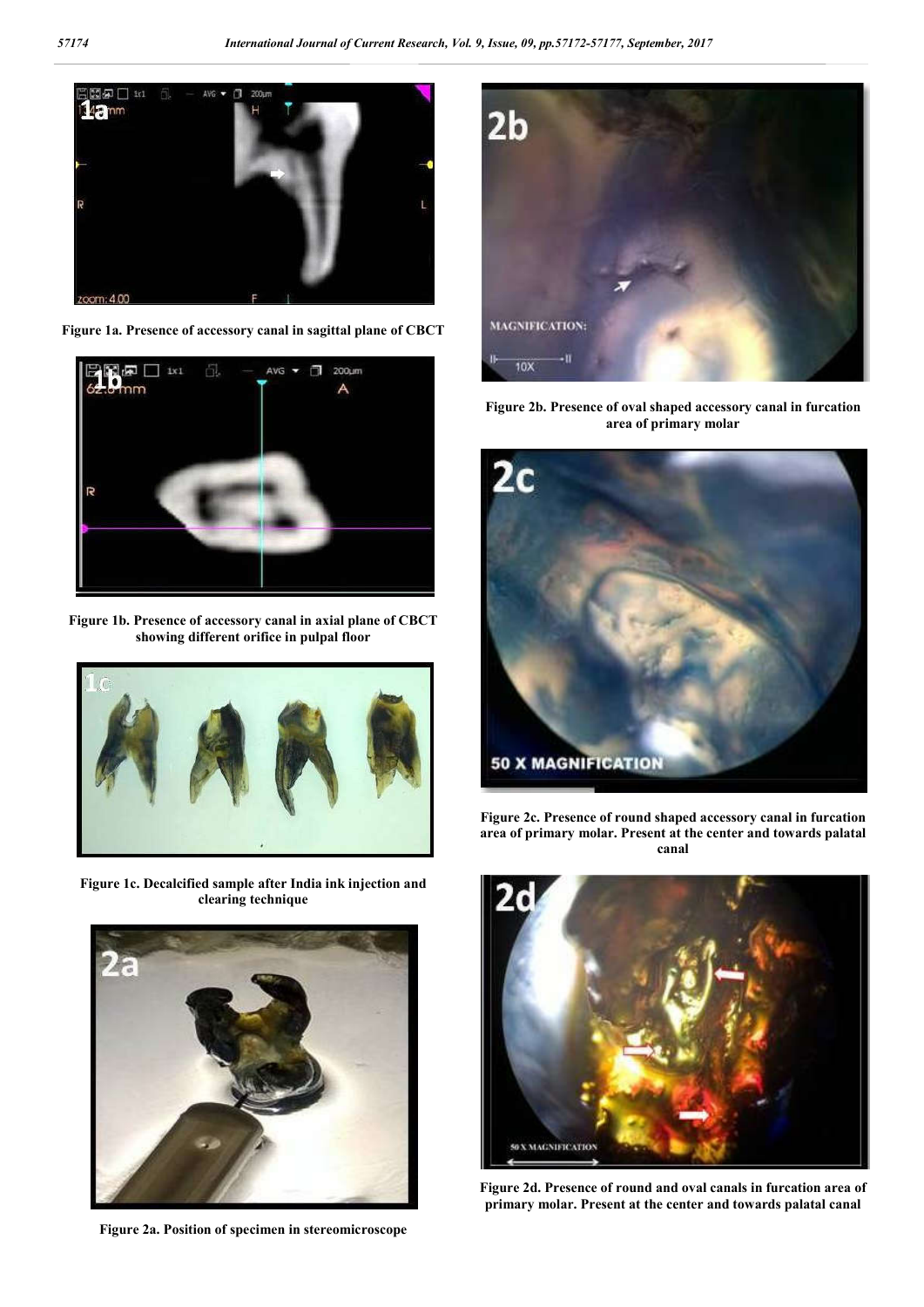

**Figure 2e. No accessory canal at the furcation area of primary molar**



**Figure 3. Shows prevalence of accessory canals in maxillary and mandibular teeth**

Table 1 shows the total number of primary molars with accessory canals by two different methods. A significant difference was seen in detection between two techniques  $(p<0.05)$  when the comparison was done between maxillary and mandibular molars. Table 2 shows prevalence of oval and round shaped canals in maxillary and mandibular first and second primary molars under decalcification technique. The highest prevalence of oval and round shape canal was found in mandibular  $2<sup>nd</sup>$  molar & least in mandibular  $1<sup>st</sup>$  molar. Round shaped canals were mostly found in mandibular  $1<sup>st</sup>$  molar. However their presence was statistically non significant (P>0.05) Table 3 shows the position of accessory canals in furcation area of primary molars under decalcification technique. The prevalence of accessory canals positioned in the center was maximum in maxillary  $1<sup>st</sup>$  molar (71.42%), where as it was least near palatal root (28.57%). However the highest prevalence of accessory canals present near palatal root was  $73.33\%$  with maxillary  $2<sup>nd</sup>$  molar, and similarly near the palatal root it was least (26.67%). Centrally positioned accessory canals were seen in the order of

#### *Maxillary 1st molar > Mandibular 2nd molar > Mandibular 1st molar > Maxillary 2ndmolar*

Eccentrically positioned canals were either near palatal root in maxillary teeth or distal root in mandibular teeth. Table 4 describes the intergroup comparison for the location of accessory canals between maxillary and mandibular 1<sup>st</sup> and 2<sup>nd</sup> primary molars. When maxillary  $1<sup>st</sup>$  and  $2<sup>nd</sup>$  molars were compared greater number of accessory canals (71.42%) where seen in furcation area of maxillary  $1<sup>st</sup>$  molar where as in  $2<sup>nd</sup>$ molar greater number of accessory canals (73.33%) were seen along palatal canal .When mandibular  $1<sup>st</sup>$  and  $2<sup>nd</sup>$  molars were compared greater number of accessory canals (33.3%%) where seen in furcation area of mandibular  $1<sup>st</sup>$  molar where as in  $2<sup>nd</sup>$ molar greater number of accessory canals (58.33%) were seen along distal root.

#### **Table 1. Accessory canals in two different methods**

| Samples                                                                   | Number of teeth | Cbct              | Decalcification   | Difference between the methods |
|---------------------------------------------------------------------------|-----------------|-------------------|-------------------|--------------------------------|
|                                                                           |                 |                   |                   | <b>CBCT VS Decalcification</b> |
| MAXILLARY 1 <sup>st</sup> MOLAR                                           | 19              | $9(47.4\%)$       | $14(73.7\%)$      | $P^* = 0.033$ , S              |
| MAXILLARY 2 <sup>ND</sup> MOLAR                                           | 19              | $11(57.9\%)$      | $15(78.9\%)$      | $P^* = 0.018$ , S              |
| MANDIBULAR 1 <sup>ST</sup> MOLAR                                          | 19              | $8(42.1\%)$       | $12(63.2\%)$      | $P^* = 0.013$ , S              |
| MANDIBULAR 2 <sup>ND</sup> MOLAR                                          | 19              | $10(52.6\%)$      | $12(63.2\%)$      | $P^* = 0.001$ . S              |
| Difference between different teeth regarding presence of accessory canals |                 | $P^* = 0.79$ , NS | $P^* = 0.64$ , NS |                                |

\*Fisher's Exact Test, \*\*Chi square test

| Samples                          | Shape of the canal |             |                |
|----------------------------------|--------------------|-------------|----------------|
|                                  | Oval & Round       | Round       |                |
| MAXILLARY 1 <sup>ST</sup> MOLAR  | $10(71.42\%)$      | 4(28.57%)   | $P=0.196$ , NS |
| MAXILLARY 2 <sup>ND</sup> MOLAR  | $11(73.33\%)$      | 4(26.67%)   | $P=0.076$ , NS |
| MANDIBULAR 1 <sup>ST</sup> MOLAR | 8 (66.7)           | $4(33.3\%)$ | $P=0.504$ , NS |
| MANDIBULAR 2 <sup>ND</sup> MOLAR | $10(83.33\%)$      | 2(16.67%)   | $P=0.076$ , NS |

**Table 2.**

\*Fisher's Exact Test

#### **Table 3.**

|                                  | Position of the canal               |             |                |
|----------------------------------|-------------------------------------|-------------|----------------|
| Samples                          | Eccentric Near palatal /distal root | Center      |                |
| MAXILLARY 1 <sup>ST</sup> MOLAR  | 4(28.57%)                           | 10(71.42%)  | $P=0.196$ , NS |
| MAXILLARY 2 <sup>ND</sup> MOLAR  | $11(73.33\%)$                       | 4(26.67%)   | $P=0.076$ , NS |
| MANDIBULAR 1 <sup>ST</sup> MOLAR | 8(66.7)                             | $4(33.3\%)$ | $P=0.504$ , NS |
| MANDIBULAR 2 <sup>ND</sup> MOLAR | $7(58.33\%)$                        | 5(41.67%)   | $P=0.810$ , NS |

\*Fisher's Exact Test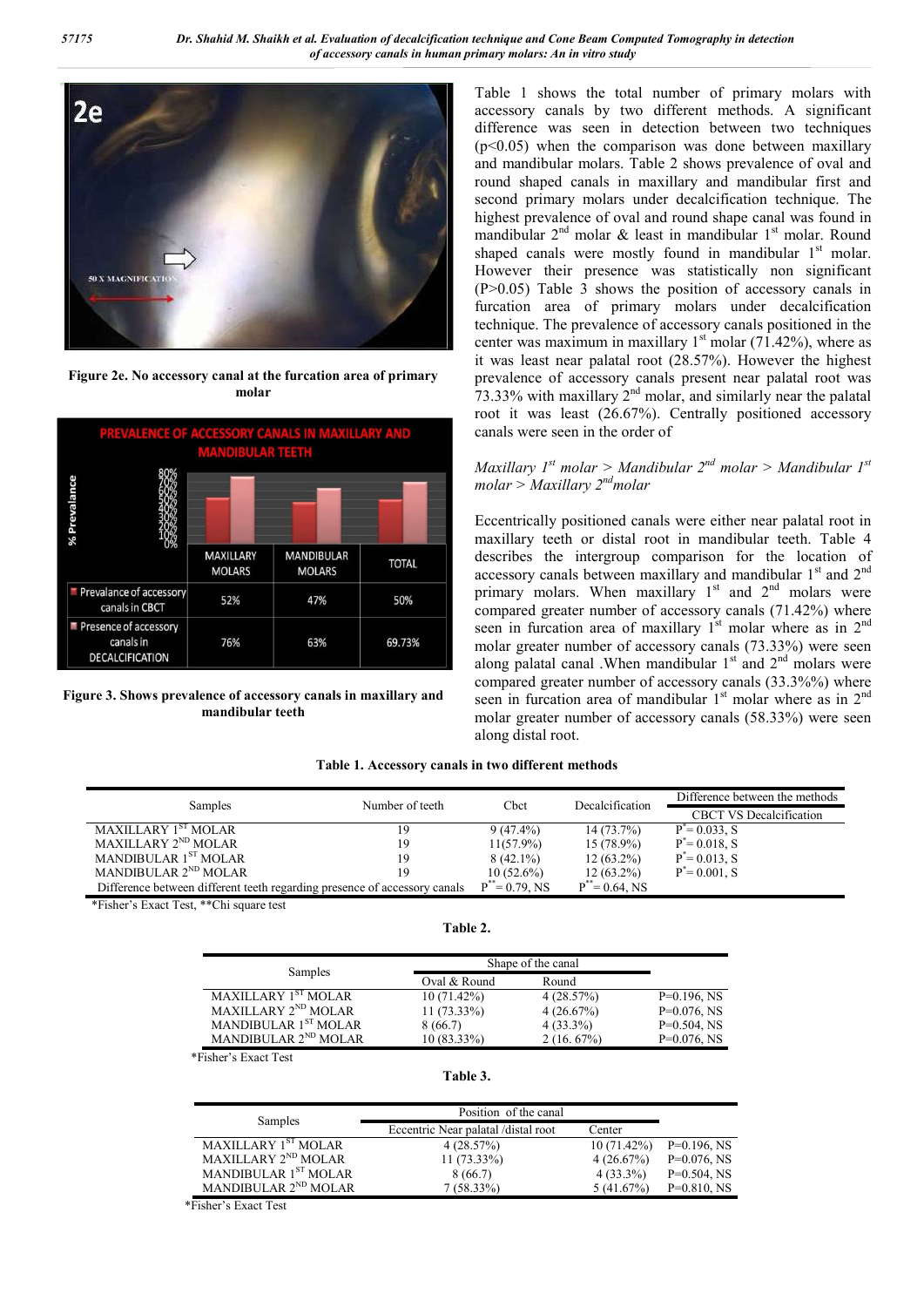| abie |
|------|
|------|

|                                   | Position of the canal |               |  |
|-----------------------------------|-----------------------|---------------|--|
| Samples                           | Near palatal root     | Center        |  |
| MAXILLARY <sup>1ST</sup> MOLARS   | 4(28.57%)             | $10(71.42\%)$ |  |
| MAXILLARY 2 <sup>ND</sup> MOLARS  | 11 (73.33%)           | 4(26.67%)     |  |
| <b>P VALUE</b>                    | 0.11, NS              | $0.07,$ NS    |  |
| <b>SAMPLES</b>                    | Position of the canal |               |  |
|                                   | Near distal root      | Center        |  |
| MANDIBULAR 1ST MOLARS             | 8(66.7)               | $4(33.3\%)$   |  |
| MANDIBULAR 2 <sup>ND</sup> MOLARS | $7(58.33\%)$          | 5(41.67%)     |  |
| <b>P VALUE</b>                    | 0.99, NS              | $0.79$ , NS   |  |

# **DISCUSSION**

It is very difficult to understand the nature and position of the accessory canals in primary teeth. The furcation area of the primary molars has great significance as it encompasses the follicle of permanent teeth. Moreover the pathological changes in the periapical bone are more likely to start occurring in the interradicular region. (Kumar, 2009) Majority of the pathological changes in the region of furcation are more likely to be caused by the presence of accessory canals. (Poornima and Subba Reddy, 2008) A variety of techniques have been employed for the detection of accessory canals in primary teeth including spiral computed tomography (Vijayakumar *et al*., 2013), decalcification with dye penetration (Poornima and Subba Reddy, 2008; Kumar, 2009; Gupta and Grewal, 2005; Ayasimha Raj and Mylswamy, 2010; Parekh *et al*., 2011), SEM studies etc. (Kumar, 2009) The latest technique to construct transparent teeth without decalcifying was described by Malentacca *et al* in 2015 using Xylene C8H10 (Merck F.R. Germany). (Malentacca and Lajolo, 2015) Introduction of maxillofacial Cone Beam Computed Tomography in 1966 provided the clinical and practical technology which demonstrated the application of 3D imaging in Endodontics. The advantage of using CBCT over the conventional radiographic techniques has been studied since long & cannot be underestimated while making endodontic diagnosis. <sup>(14)</sup> Keeping these features in mind, we researched the presence of accessory canals and their pattern on pulpal floor of primary teeth by CBCT scanning. The presence of accessory canals was 50% and 69.73% on CBCT and decalcification technique using dye penetration and clearing respectively. This is in accordance with the study done by Lowman *et al*, who reported 59% patent accessory canals in molars. (Poornima and Subba Reddy, 2008)

Position of accessory canals at the furcation area is difficult to standardize as they are present abruptly all over the pulpal floor. The presence of patent and well formed accessory canals in maxillary teeth are visualized more accurately near the palatal root in maxillary primary molars. The only disadvantage of using CBCT for detection of accessory canals is that it can clearly visualize only those canals which are patent. Out of the 38 primary maxillary teeth second molars had 73.33% and 1<sup>st</sup> molar had 28.57% accessory canals near the center and at palatal region. Out of 37 primary mandibular teeth the 2<sup>nd</sup> molar had 58% accessory canals in the center and near distal root where as in mandibular  $1<sup>st</sup>$  molar it was 66.7%. Kumar VD *et al* used decalcification technique and reported that most of the accessory canals were found at the center of the furcation region. (Kumar, 2009) which is in contrast to our study wherein lot of concentration of accessory canal were seen near palatal and distal roots difference might be because of many factors like method of decalcification and time of specimen analysis. The advantages of dye penetration and

clearing technique was mentioned by Okumura and Robertson *et al*. (Singh and Pawar, 2015) The clearing technique followed in this study resulted in clear specimens, which allowed better visualization of accessory canals in furcation area. The presence of accessory canals in Indian population was significant when compared with similar experimental studies. The observations were made by examining the specimens with a stereo - microscope at 56 X magnification under good lighting to evaluate the presence of accessory canals in the furcation area. A study done by Karl *et al* reported the presence of 77.5% of accessory canals in 40 primary second maxillary and mandibular molars, with prevalence of 80 % in maxillary molars and 75 % in mandibular molars. The difference in the prevalence might be attributed to the procedure applied, as in this study; decalcification was done before the injection of dye. This could have caused more opening of accessory canals and better dye penetration. (Kumar, 2009)

#### **Conclusion**

From the findings of the present study, we can conclude that there is a high prevalence of accessory canal in furcation area of primary teeth. On comparing the different methods, decalcification was found to be significantly better than CBCT.

### **REFERENCES**

- Alavi, A.M., Opasanon, A. Ng, Y.L. and Gulabivala, K. 2002. Root and canal morphology of Thai maxillary molars. *Int Endod J.* May; 35 (5): 478-85
- Ayasimha Raj, U. and Mylswamy, S. 2010. Root canal morphology of maxillary second Premolars in an Indian population. *J Conserv Dent.* Jul; 13 (3): 148 51.
- Carrot, P. 2004. Endodontics: Part 7. Preparing the root canal. *Br Dent J.* Nov 27; 197(10):603-13.
- Carrotte, P.V. 2009. A Clinical guide to endodontics update part 1. *Br Dent J.* Jan 24; 206(2):79-84.
- Gupta, D. and Grewal, N. 2005. Root canal configuration of deciduous mandibular first molars--an in vitro study. *J Indian Soc Pedod Prev Dent.* Sep; 23 (3): 134-7.
- Hess, W. The Anatomy of the Root Canals of the Teeth of the Permanent and Deciduous Dentition. New York: William Wood and Co. 1925.
- Kiarudi, A.H., Eghbal, M.J., Safi, Y., Aghdasi, M.M. and Fazlyab, M. 2015. The Applications of Cone-Beam Computed Tomography in Endodontics: A Review of Literature. *Iran Endod J.* 10(1)-16-25.
- Kojima, K., Inamoto, K., Nagamatsu, K., Hara, A., Nakata, K., Morita, I., Nakagaki, H. and Nakamura, H. 2004. Success rate of endodontic treatment of teeth with vital and nonvital pulps. A meta-analysis. *Oral Surg Oral Med Oral Pathol Oral RadiolEndod.* Jan; 97(1):95-9.
- Kumar, V.D. 2009. A scanning electron microscope study of prevalence of accessory canals on the pulpal floor of deciduous molars. *J Indian Soc Pedod Prev Dent.* Apr Jun; 27(2):85-9.
- Malentacca, A. and Lajolo, C. 2015. A new technique to make transparent teeth without decalcifying: description of the methodology and micro-hardness assessment. *Ann Anat*. Jan; 197: 11-5.
- Parekh, V., Shah, N. and Joshi, H. 2011. Root canal morphology and variations of mandibular premolars by clearing technique: an in vitro study. *J Contemp Dent Pract.* Jul 1;12 (4):318-21.